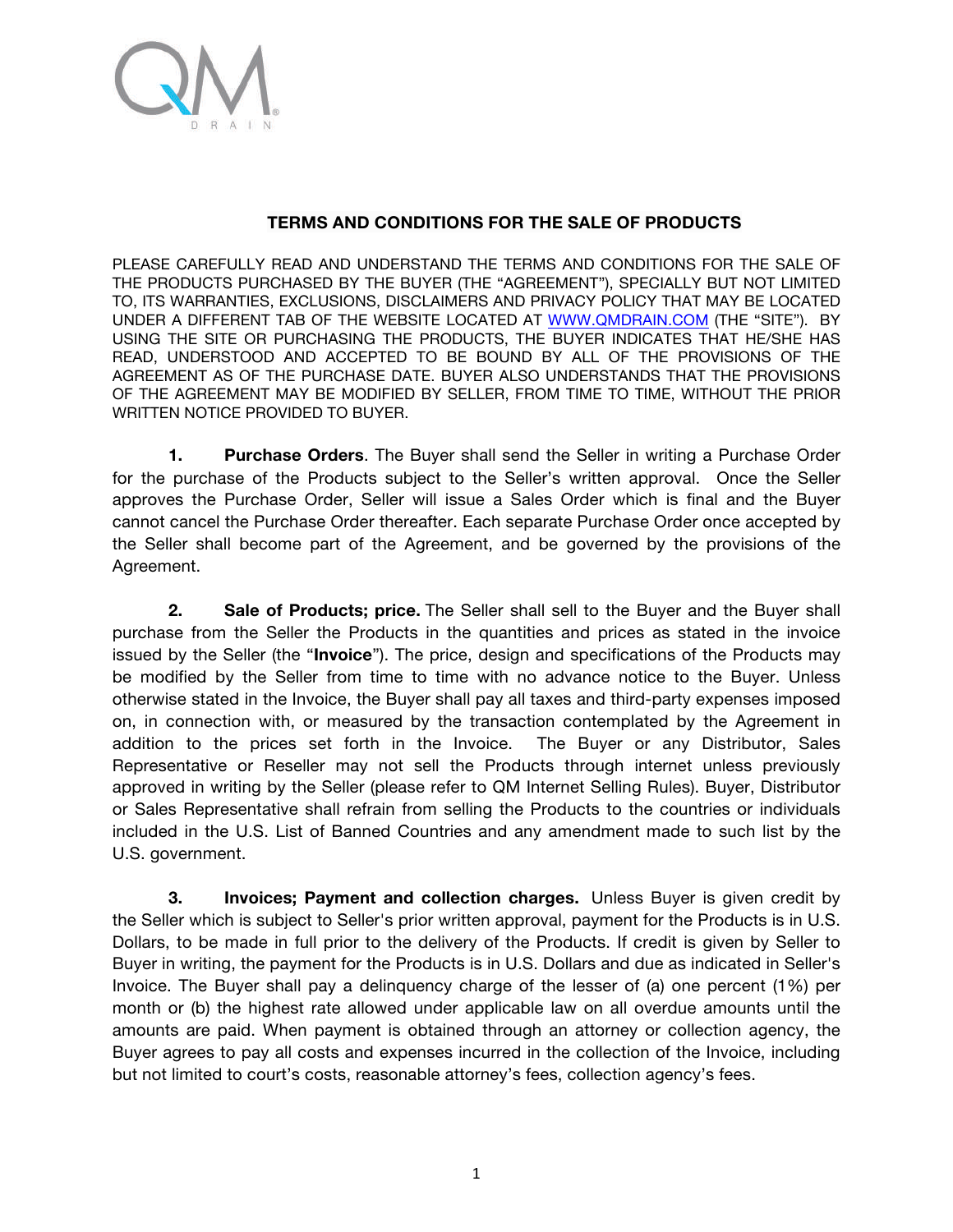

**4. Delivery; Title; and Risk of Loss.** Unless otherwise stated in the Invoice, the Seller shall deliver the Products FOB at the Seller's facility according to the Incoterms 2010 as published by the International Chamber of Commerce. Title of the Products will not pass to the Buyer until the Seller has received the full payment of the Invoice and such funds are made available to the Seller. Risk of loss of the Products will pass to the Buyer upon delivery of the Products by the Seller; the Buyer will be liable for any loss or damages to the Products until the Buyer makes the payment in full of the Invoice owed to the Seller. Any stated delivery dates are approximate. The Seller will not be liable for any losses, damages, penalties, or expenses for failure to meet any delivery date. Upon request by the Seller the Buyer is required to provide proof of insurance of the Products.

**5. The Seller's Limited Warranty**. The Seller's limited warranty (the "**Limited "Warranty**") applies only to the Products purchased by the Buyer directly from the Seller or Distributor(s) or Sales Representatives, if any, during the term of five (5) years as of the date of the Invoice. This Limited Warranty is not transferable. This Limited Warranty does not cover labor charges or associated costs for damages occurred to the Products: (a) by normal tear and wear, accident, abuse, misuse, fire, insects and/or animals, the use of abrasive products; hard water, improper storage, improper handling, improper maintenance, or improper installation; (b) when not used/installed in a bathroom/shower by a professional/licensed plumber or tile installer (the Seller recommends the Buyer to check the local/State plumbing codes prior to the installation of the Products); and (c) when the Products have been altered, changed or modified from their original condition when bought directly from the Seller or Distributor or Sales Representative, if any. **The Limited Warranty does not apply to any resale of the Products and excludes any labor charges and/or damages incurred in the installation, repair, replacement, removal, shipping, and handling of the Products, or any other expense/damage related to the Products. The Warranty is only limited to the repair or replacement of part(s) or the Product at Seller's option, and in no event will the Seller's liability exceed the price of the Products (as indicated in the Invoice), which gave rise to the claim or cause of action.** The original Invoice issued to the original Buyer, as a proof of purchase, must be made available to the Seller for all warranty claims.

**6. Disclaimer of Warranty.** The Seller disclaims and excludes from the Agreement any and all warranties representations or conditions, whether express or implied, including warranties, representations or conditions of merchantability or fitness for a particular purpose arising by statute, by law or from a course of dealing or usage of trade. The Limited Warranty replaces any all other warranties of the Products. The Buyer hereby acknowledges and expressly agrees that the Seller makes no other warranty of any kind whatsoever, whether written, oral, express or implied. **Notwithstanding anything contained in the Agreement or otherwise, the Seller will not be liable under the Agreement or under any contract or rule of law or equity, (including without limitation those relating to breach of contract, tort, negligence, gross negligence, strict liability or other legal or equitable theory) for any direct or indirect, compensatory, incidental, punitive, exemplary or consequential loss, claim or damages (including without limitation personal damage or loss of life) or for damages arising from the loss of profits or loss of business related to the Products.**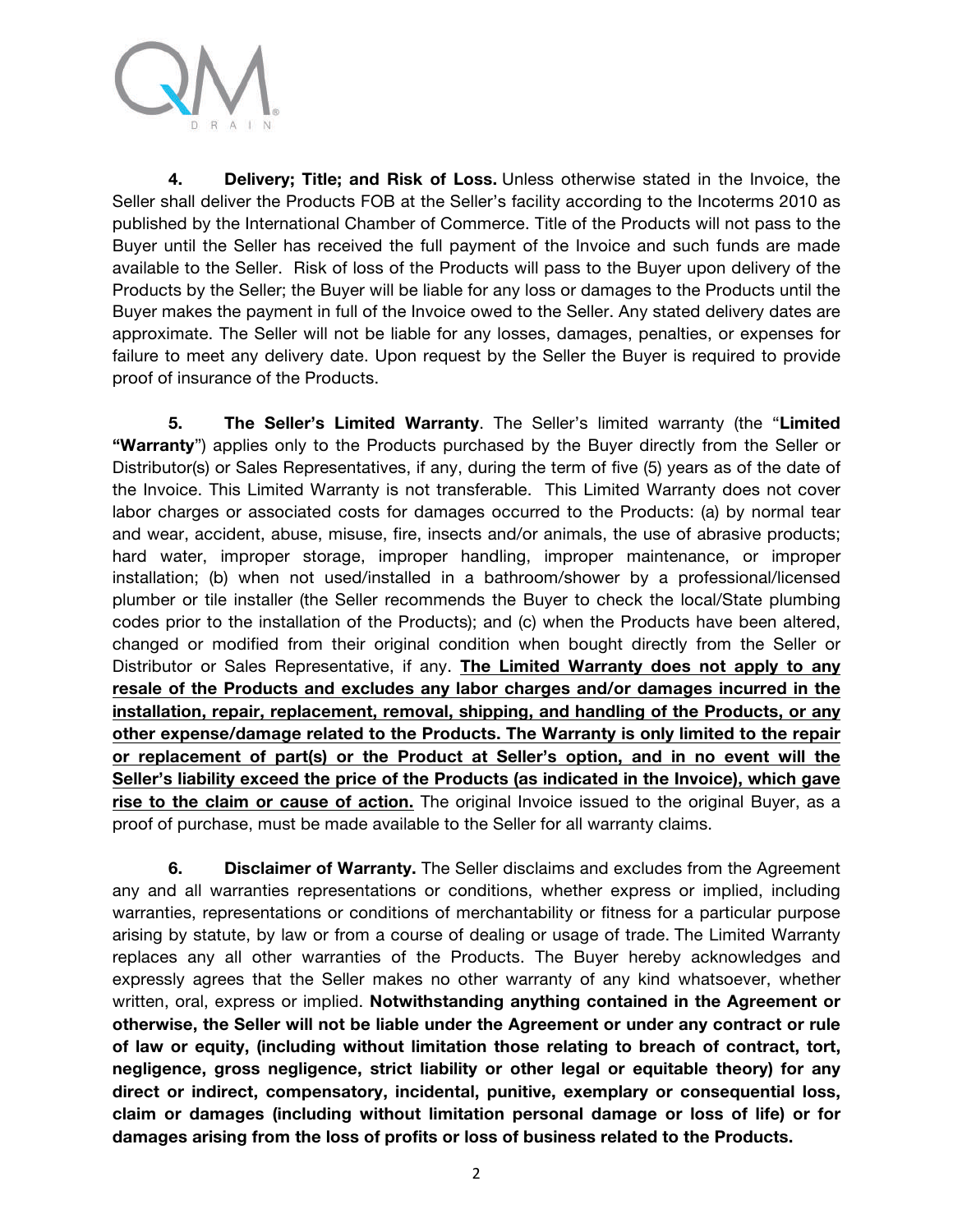

**7. Return of Products.** All claims must be submitted in writing to the Seller by the Buyer within five (5) business days as of delivery of the Products by email to orders@qmus.com, subject to the Seller's prior written approval. Upon approval by the Seller, all returned Products must be accompanied by a Return Products Authorization ("**RGA**") number. Please send an email to the Seller to orders@qm-us.com to request an RPA number that must be obtained within 30 days from the date of the Invoice. The Products must be returned within thirty (30) days as of the Invoice date only for replacement or exchange after obtaining an RGA number. The returned Products must be packaged as to protect the Products and its/ their packaging. The Buyer is required to clearly mark the RGA number on the outside of the shipping box and to include a copy of the original Invoice in the package. All the returned Products must be shipped prepaid and fully insured to the location indicated in the Invoice. The Buyer is advised to use FedEx or UPS or any reputable courier with insurance for returns. The Seller cannot be responsible for lost or damaged packages.

**(A)** The Buyer is required to return the Products in new and resalable condition in the original packaging. Products damaged or showing signs of use are not returnable. Items missing will be subject to additional charges. The Buyer is required to return all paperwork, including warranties and instructions, along with the original packaging. The Buyer is required to place the Products' box into a shipping box (plastic bags are not sufficient packaging). The Buyer cannot put any stickers, labels, tape, or marks on the original Product's packaging. In the event the Seller determines the Product is defective, than the Seller shall provide the Buyer with a label for return shipping along with the RGA. In the event the Seller determines the product is not defective, the return of the Products may be subject to a restocking and handling fee of a minimum of twenty percent (20%) of the price as indicated in the Invoice, and in addition, all applicable charges for labor, freight and others.

**8. Limitation of Actions.** No action arising out of or relating to the Agreement or the transactions it contemplates may be commenced against the Seller more than twelve (12) months after the basis for such claim could reasonably have been discovered.

**9. Security Interest.** The Buyer hereby grants to the Seller a security interest in the Products sold to the Buyer under the Agreement and any proceeds therefrom (including accounts receivable), until payment in full for the Products has been received by the Seller and the funds are made available to the Seller. The Buyer shall sign and deliver to the Seller any document to perfect this security interest that the Seller reasonably requests.

**10. Intellectual Property of the Seller**. (a) The Buyer acknowledges and agrees that any and all right, title and interest in and to any and all Trademarks and Patents and other proprietary rights that are related in any way to the production, manufacture, marketing, sale and distribution of the Products, are either exclusively owned by the Seller or its Affiliated companies, and the Seller may, in its sole discretion, seek to secure and maintain any such rights for the sole benefit and ownership of the Seller and/or its Affiliated companies. The Buyer agrees that his/her/its use of the Trademarks and Patents shall not create in his/her/its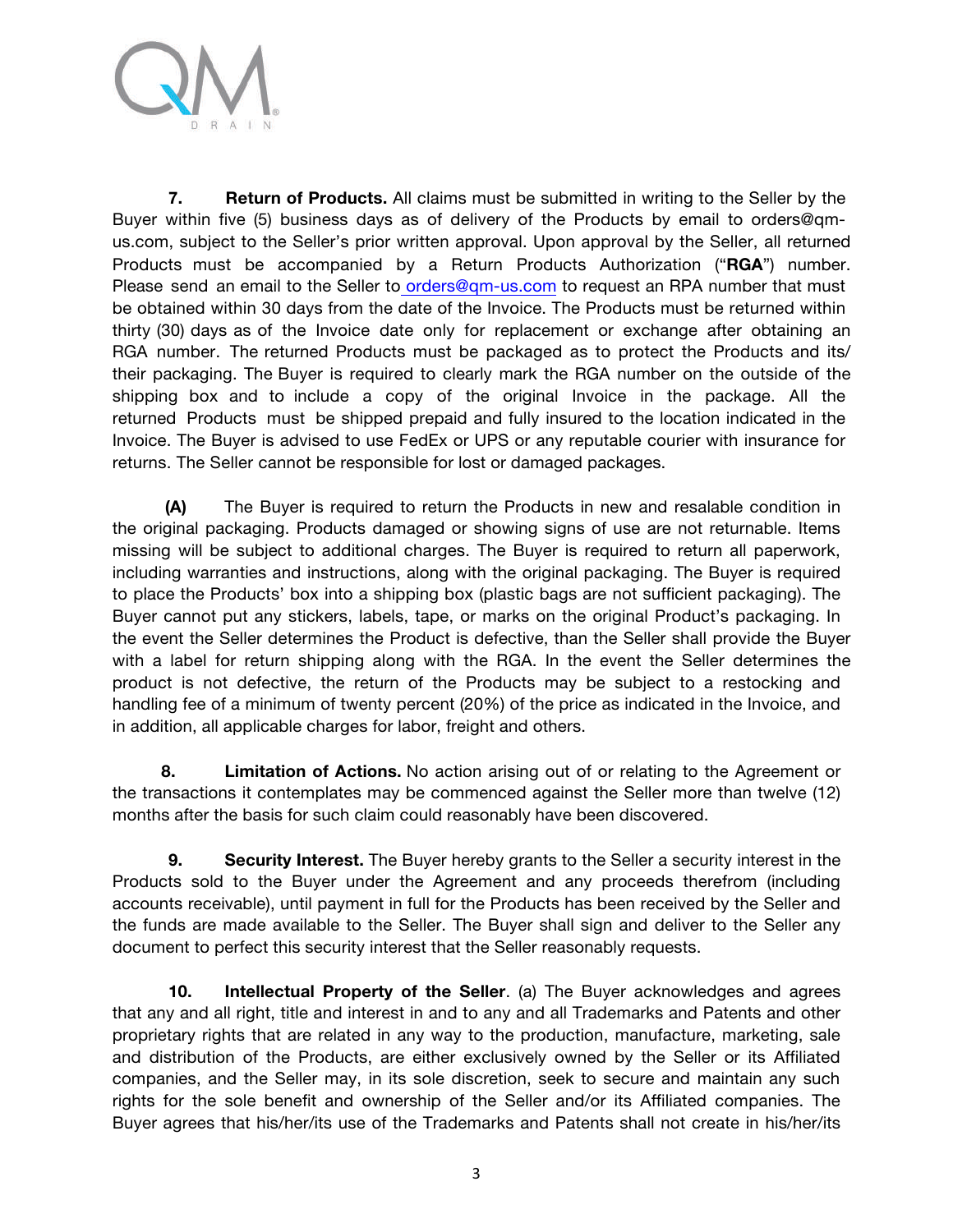

favor any right, title or interest therein, but such use shall inure to the benefit of the Seller and/or the Affiliated companies; (b) the Seller grants to the Buyer a royalty free, non-exclusive license to use the Trademarks, solely for the purposes of advertising, marketing, and sale of the Products; (c) the Buyer shall promptly notify the Seller if any of its Trademarks and/or Patents are being infringed and shall assist the Seller and/or Affiliated companies, when requested by either or both of them, to protect or obtain protection for any of the Seller's and/or Affiliated companies' rights in the Trademarks and/or Patents; (d) The Buyer agrees not to contest any of the Trademarks and/or Patents either during or after the currency of the Agreement; (e) the Buyer shall include and shall not modify the packaging in which the Products are contained nor shall it alter, obscure or remove any of the Trademarks, or any markings, colors or other insignia contained on or in or affixed to Products.

**11. Confidentiality**. To the extent authorized by the law, the parties may wish, from time to time, in connection with work contemplated under this Agreement, to disclose confidential information to each other. Each party will use reasonable efforts to prevent the disclosure of any of the other party's Confidential Information to third parties during the Term of this Agreement and for a period of five (5) years after the termination of this Agreement, provided that the recipient party's obligation shall not apply to information that: (a) is not disclosed in writing or reduced to writing and so marked with an appropriate confidentiality legend within thirty (30) days of disclosure; (b) is already in the recipient party's possession at the time of disclosure thereof; (c) is or later becomes part of the public domain through no fault of the recipient party; (d) is received from a third party having no obligations of confidentiality to the disclosing party; and (e) is independently developed by the recipient party; or is required by law or regulation to be disclosed.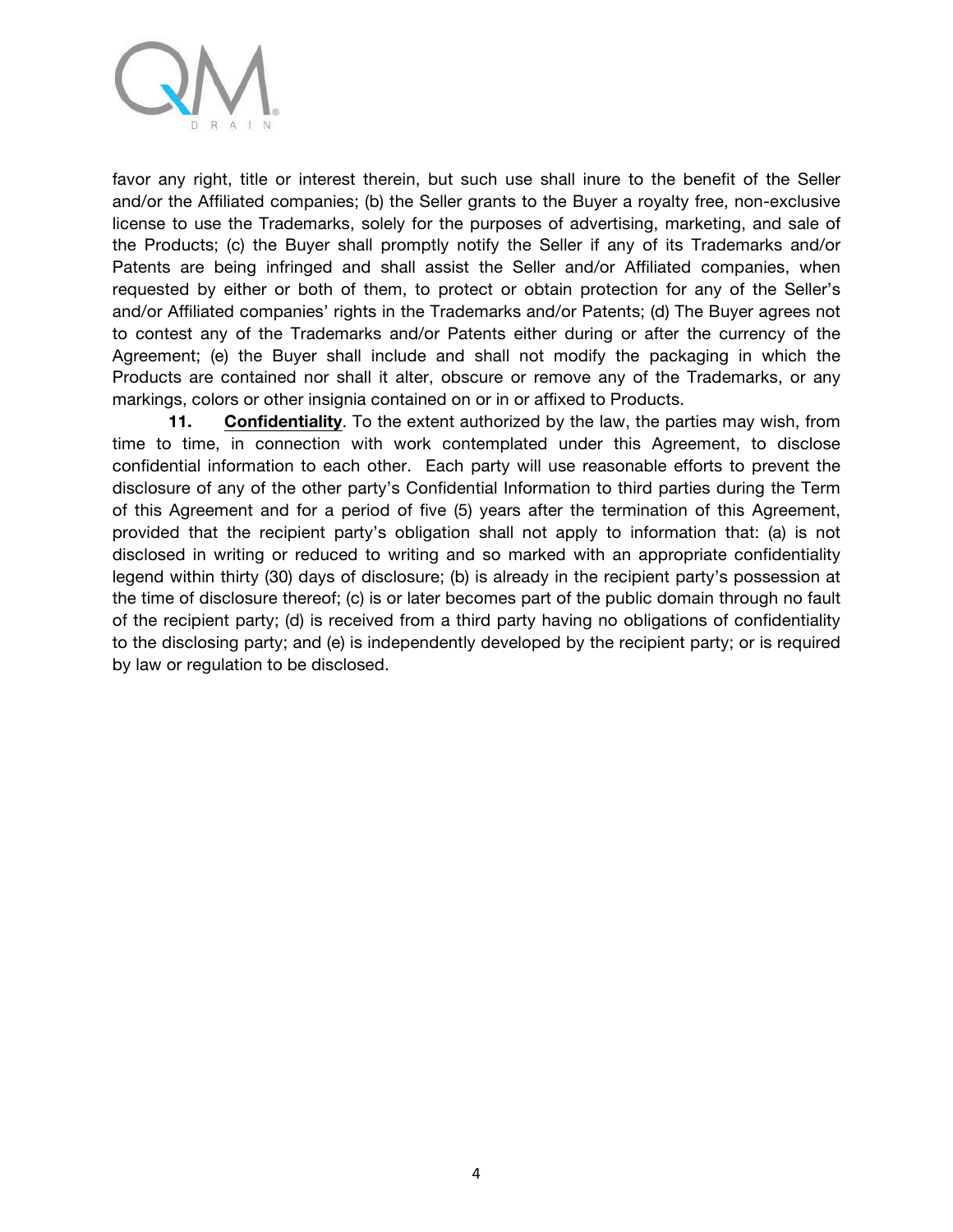

**(A)** For purposes of this Agreement "Confidential Information" shall include but not be limited to any trade secret, proprietary or confidential information concerning the organization, business or finances of the parties, with respect to existing and future products and services, designs, methods, formulas, drafts of publications, research, know-how, techniques, systems, databases, processes, software programs or code, developments or experimental work, works of authorship, customer lists and/or customer information, business plans, marketing plans, financial information, sales techniques, projects, salaries and/or pay rates, or personnel information, and all other plans and proposals placed in any type of medium whether written, tangible, or digital.

**(B)** Each of the parties acknowledges that all Confidential Information, together with all notes, reports, graphics, and records relating thereto, and all copies, in written, digital or in any medium, including but not limited to reproductions or other medium containing such Confidential Information, electronic versions and facsimiles thereof, are the party's exclusive property. Each party shall return to the other party all such Confidential Information, without retaining any copies, notes or extracts, promptly upon the party's request or upon the termination of the business relationship between them, regardless of the reason for the termination

**(C)** The parties may disclose the Confidential Information to its employees, agents in a limited manner and as necessary in carrying out their duties consistent with this Agreement provided that such individuals or third parties sign a confidentiality agreement in the same terms as set forth in this Agreement. The party may not use the Confidential Information of the other party for its own benefit or the benefit of anyone other than for the party that owns the Confidential Information and without such party's express written authorization.

**(D)** In the event that Confidential Information is required to be disclosed pursuant to subsection 13(C) and to the extent authorized by the law, the party required to make disclosure shall notify the other to allow that party to assert whatever exclusions or exemptions may be available to it under such law or regulation.

**12. Independent Contractors**. This Agreement is not an employment contract nor joint venture or partnership agreement between the Seller and the Buyer. The relationship between the parties is that of seller and buyer and not principal and agent and, accordingly, any purchase of or the Products by the Buyer or any agreement or commitment made by the Buyer to any person, firm or corporation with respect hereto is made by the Buyer for his/her/its own account as principal. The Buyer is an independent contractor purchasing the Products for its own account and is not obliged to account to the Seller for any profits earned by he/she/it on sales. The Buyer shall have no right or authority to execute any agreement or give any warranty or statement in the name of or on behalf of the Seller.

## **13. Governing Law and Designation of Forum.**

**(A)** The laws of the State of Florida (without giving effect to its conflicts of law principles) govern all matters arising out of or relating to the Agreement and the transactions it contemplates, including, without limitation, its interpretation, construction, validity, performance (including the details of performance), and enforcement. The law of the State of